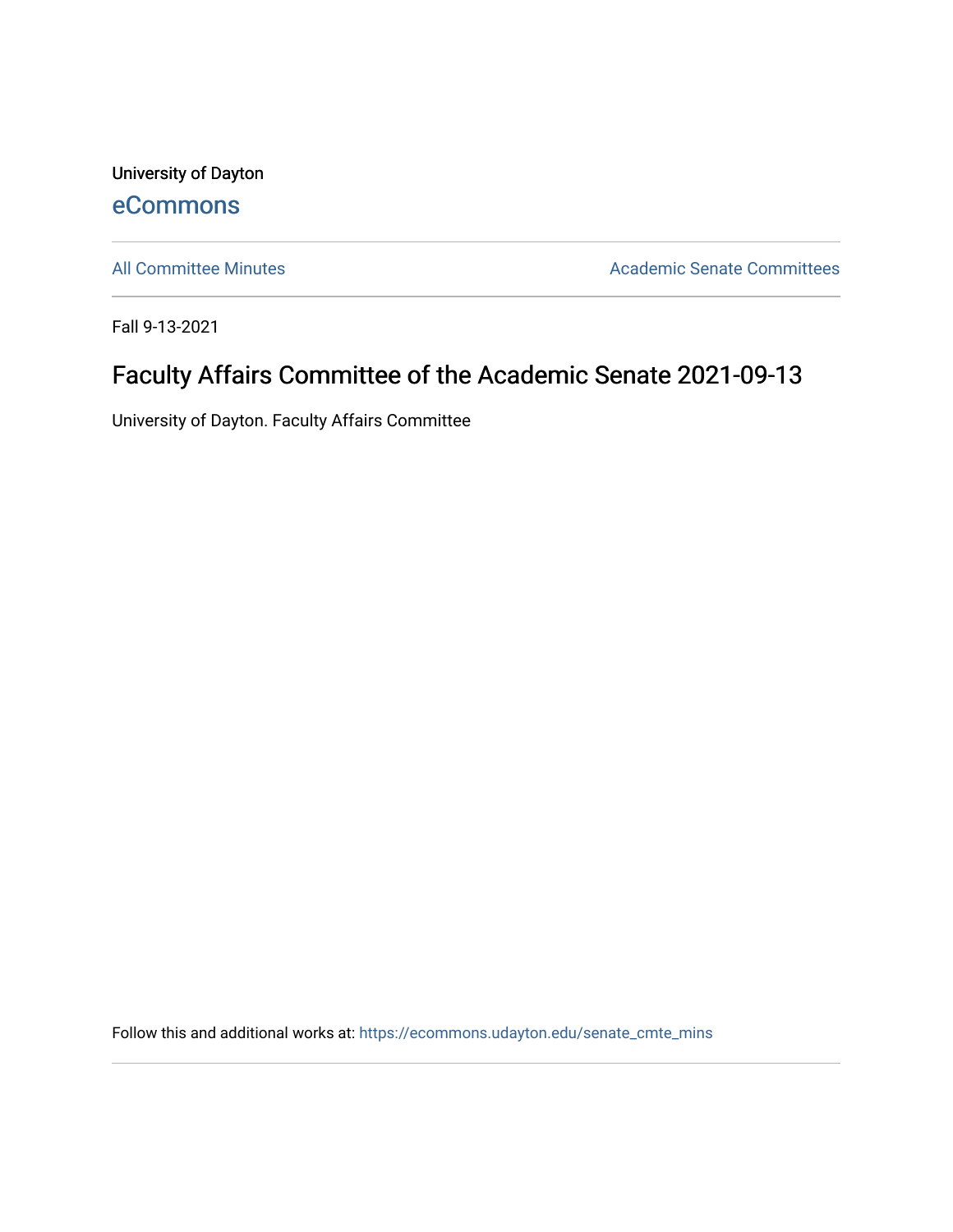## FAC Minutes 13 Sept 2021

1. Attendance: Maureen Anderson, Carlos Bernal, Jon Fulkerson, Camryn Justice, Carissa Krane, Sayeh Maisami,Grant Neeley, Carolyn Phelps, Margie Pinnell, Andrew Sarangan, Kathy Webb, Andrea Wells, Mary Ziskin, Carlos Bernal,

Excused: Andrea Wells, Kathryn Kohnen

Guest: Julianne Morgan

- 2. Minutes from 30 August 2021were approved.
- 3. Announcements
	- a. CAS Unit Approval discussion: Grant and Carissa met with CAS Dean/Associate Deans to discuss CAS Unit level process for amending and approving changes to the CAS Unit P&T document. 50% faculty vote and majority passage is required, though that has not been the practice for the last two rounds of revisions to the Unit P&T document. Dean Jason Pierce indicated that the CAS Dean's office would consult with CCDP to develop a process that outlines the process for faculty involvement in revising the CAS P&T document; faculty voting will take place if the Unit level P&T document is revised.
	- b. ECAS ballot/messaging: ECAS has been working on drafts of email messages that will be sent to senators and faculty regarding the upcoming vote.
	- c. Faculty meeting: Sam Dorf will be discussing the UPTP vote at the upcoming faculty meeting scheduled for Sept 17 via Zoom.
- 4. Updates on Action Items: The FAC discussed progress on each of the following areas under development. Suggested edits/change were made by FAC members which will be incorporated by the point person in charge of each task.
	- a. Finalize the UPTP Consultation Timeline Content and Plan: Grant
	- b. Finalize the Infographic Content and Plan: Margie, Andrew, Mary, Sayeh
	- c. Review the FAQs: Jon
	- d. Isidore site: Maureen Anderson & Julianne Morgan
- 5. Action items were assigned:
	- a. Grant will finalize the consultation timeline and work with Julianne Morgan to update timeline on Isidore site.
	- b. FAC reps from different units will supply Grant with Unit-level processes on Unit P&T processes, and faculty voting policies
	- c. Maureen will work with Julianne to finalize the Isidore site
	- d. Carolyn Phelps will review the implementation plan and develop a detailed description of how/when the changes will be in effect, and when faculty will be affected by the changes; Carolyn will serve as point of contact for all questions related to implementation of policy as it applies to individual faculty